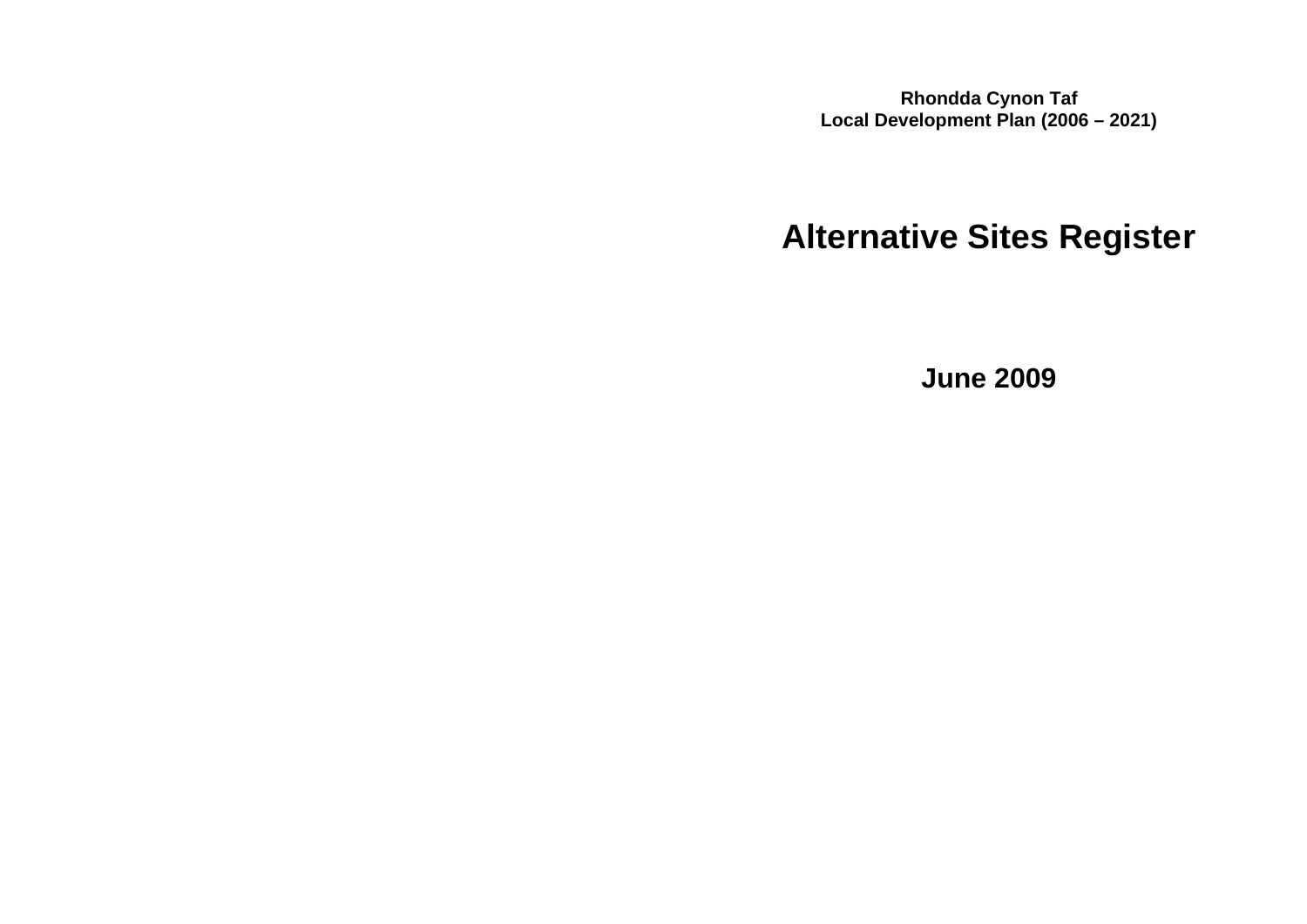# **Contents**

| <b>Chapter</b> |                                               | Page |
|----------------|-----------------------------------------------|------|
| 1.             | Introduction                                  | 3    |
| 2.             | <b>Consultation Period</b>                    | 3    |
| 3.             | Purpose of the Alternative Sites Consultation | 3    |
| 4.             | What is an Alternative Site                   | 4    |
| 5.             | Contents of the Alternative Sites Register    | 4    |
| 6.             | <b>Plotting of Alternative Sites</b>          | 5    |
| 7.             | Consequential Amendments to the LDP           | 5    |
| 8.             | The Representations Register                  | 6    |
| 9.             | <b>What Happens Next</b>                      | 6    |
| 10.            | <b>Further Advice</b>                         | 6    |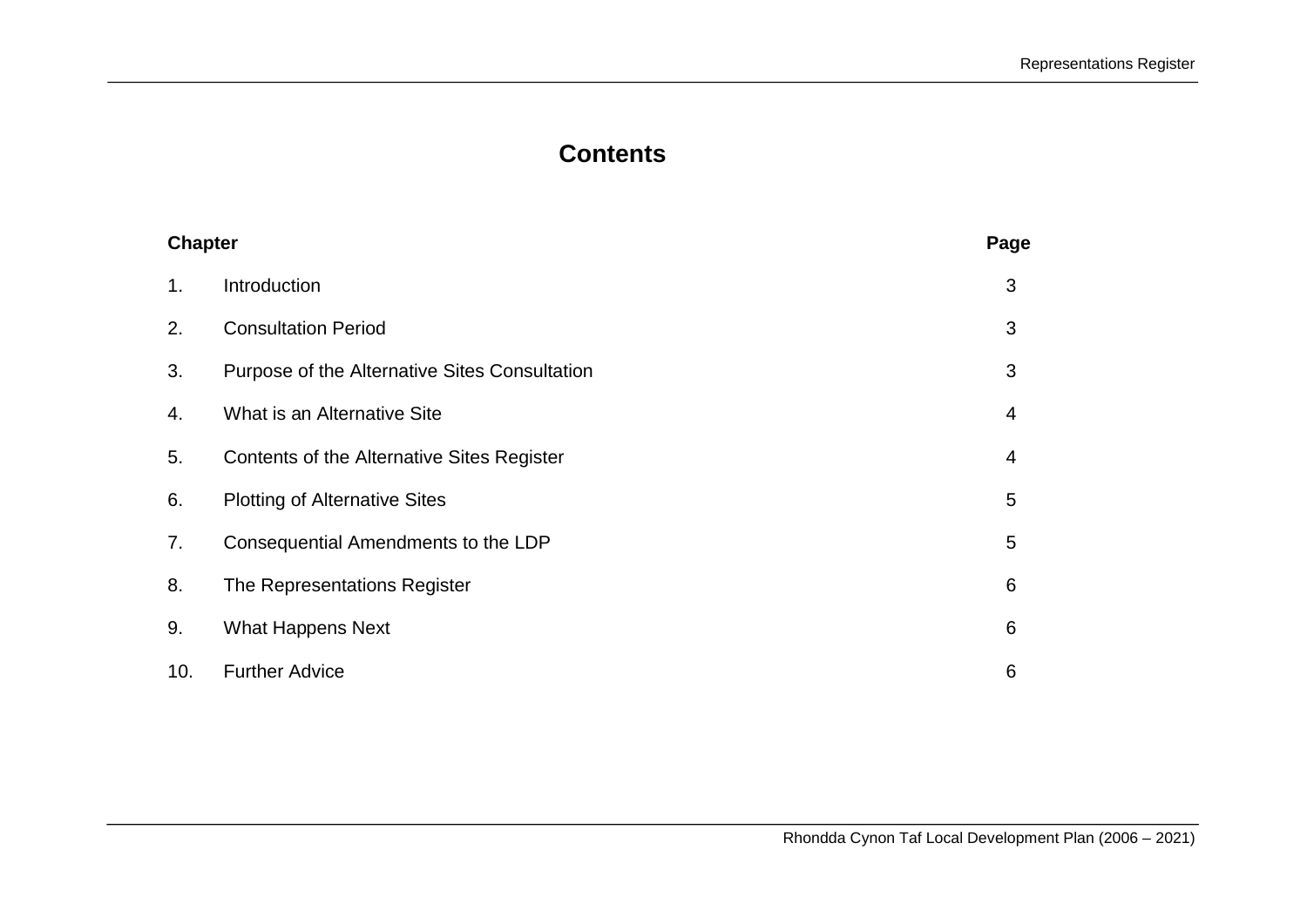# **Appendices**

| Part A | Index Of Representations In Policy Order;                        |
|--------|------------------------------------------------------------------|
| Part B | Details Of Each Representation Submitted By In Representor Order |
| Part C | Index Of Representors                                            |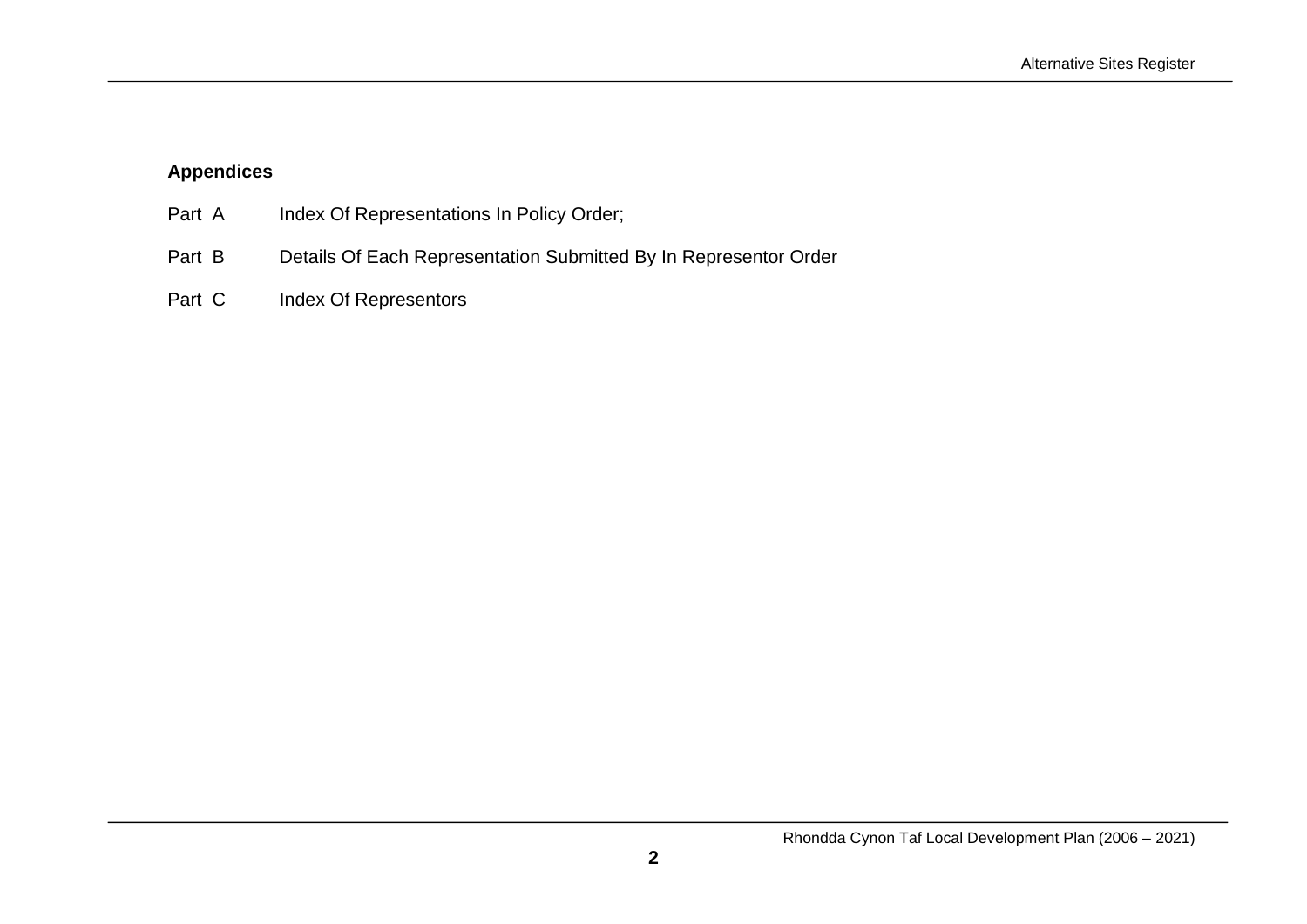#### **1. Introduction**

The Rhondda Cynon Taf Deposit Draft Local Development Plan was made available for public consultation for a 6-week period during February and March 2009.

In accordance with the Town and Country Planning (LDP) (Wales) Regulations 2005, the Council must now advertise any site allocation representation (Alternative Sites) as soon as reasonably practicable after the expiry of the consultation period.

The Regulations specify that a site allocation representation includes those that: -

- a. add a site;
- b. alter a site; or
- c. delete a site

previously allocated in the Deposit Draft Local Development Plan.

#### **2. Consultation Period**

The period for representations to be made in respect of any new or alternative site is 6-weeks. The consultation period commences on 11<sup>th</sup> June 2009. Any representations received must be made in writing by no later 22<sup>nd</sup> July 2009.

**Representations received after this date will not be accepted.** 

The process is necessary so that the Inspector can be confident that everyone affected has had the opportunity to comment before he/she makes a change to the Plan.

#### **3. Purpose of the Alternative Sites Consultation**

The purpose of this consultation is: -

- To enable the general public to make representations to sites submitted by the public and other interested organisations during the Deposit Period.
- To help assess whether any new sites should be included in the Local Development Plan as a result of representations made to the Deposit Draft LDP
- To examine whether there are satisfactory reasons why new sites have been brought forward at this stage of the process.
- To provide an opportunity for the Council to consider any representations made to the Plan.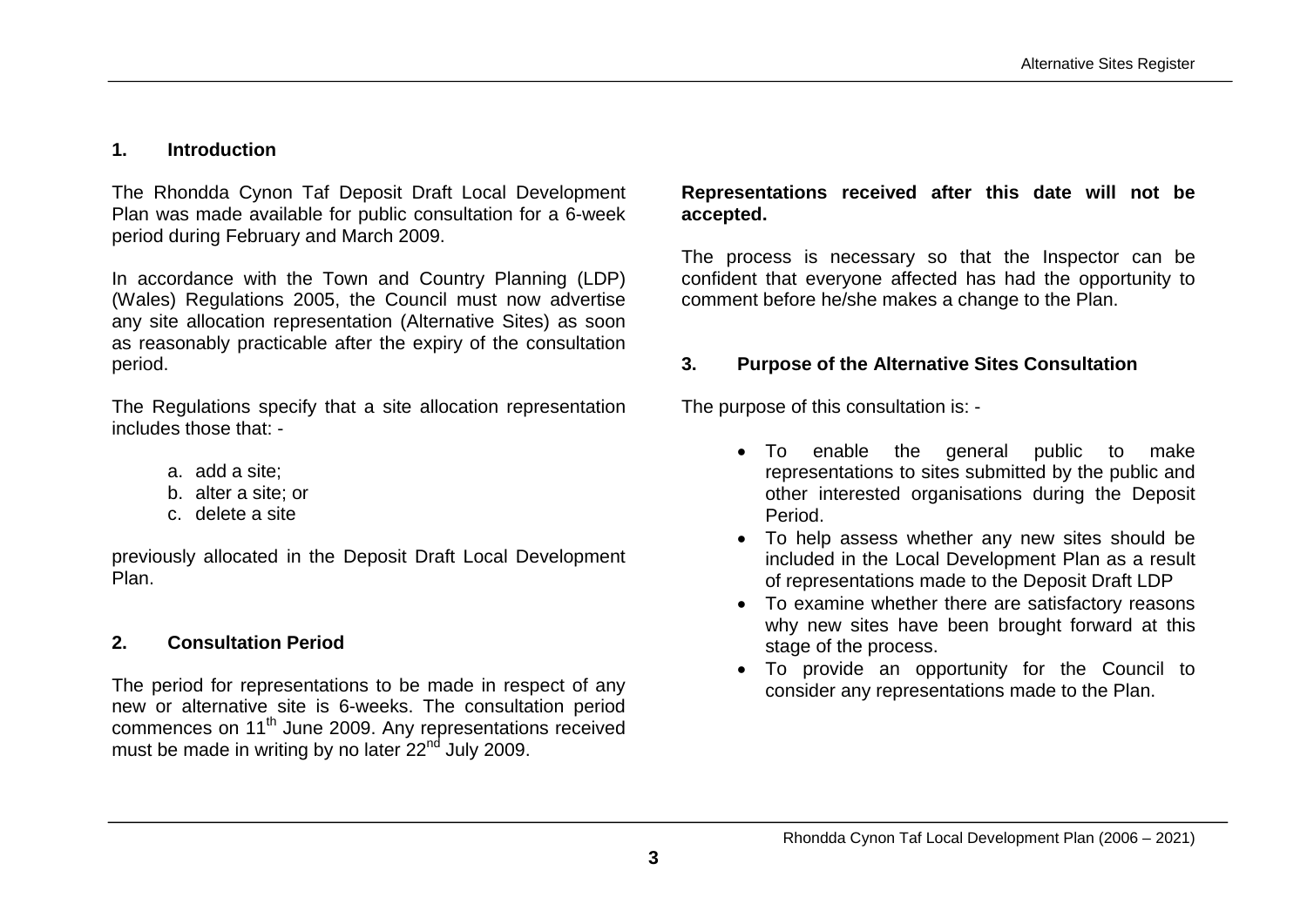#### **4. What is an Alternative Site?**

The alternative sites have been identified from the site allocation representations that were submitted during the Deposit Consultation, which seek to change the Deposit Local Development Plan by:-

- a) adding a site allocation policy to the LDP: or
- b) altering or deleting any site allocation policy in the LDP.

A site allocation policy means a policy which allocates a site for a particular use or development.

Representations seeking the allocation of a site for a particular use or development; a change in the size of an allocated site; an amendment to the defined settlement boundaries; and/or the deletion of a site (or part of) allocated for a particular use or development are alternative sites and are contained within the Register.

Representations seeking to amend designations in the plan, such as Green Wedges, Special Landscape Areas and Mineral Safeguarding Areas are not Alternative Sites. Where representations have been made in respect of non-site allocation policies, these will be considered by the independent Planning Inspector through the Examination of the Deposit Local Development Plan.

#### **5. Contents of the Alternative Sites Register**

The Alternative Site Register sets out the site allocation representations that were received during the consultation on the Deposit Draft Local Development Plan. The Register is in four parts:-

Site Index

| Part A | New sites proposed to be included in the<br>Local Development Plan |
|--------|--------------------------------------------------------------------|
|        |                                                                    |
| Part B | Proposed amendments to the Settlement                              |
|        | Boundaries in the Local Development                                |
|        | Plan                                                               |
| Part C | Sites proposed for deletion from the Local                         |
|        | Development Plan                                                   |

#### *It is important to note that some sites have been subject to multiple representations and appear in more than one part of the Register.*

**Part A :** New sites are those which have been proposed for a particular use or development. Some sites may have been proposed for a range of uses and some may be existing allocations in the Plan, which have been put forward for an alternative use. For the purpose of the Alternative Sites Consultation, if a site has been identified for allocation in the Deposit Draft Local Development Plan for a particular use (e.g.housing) and it has been subject to a representation for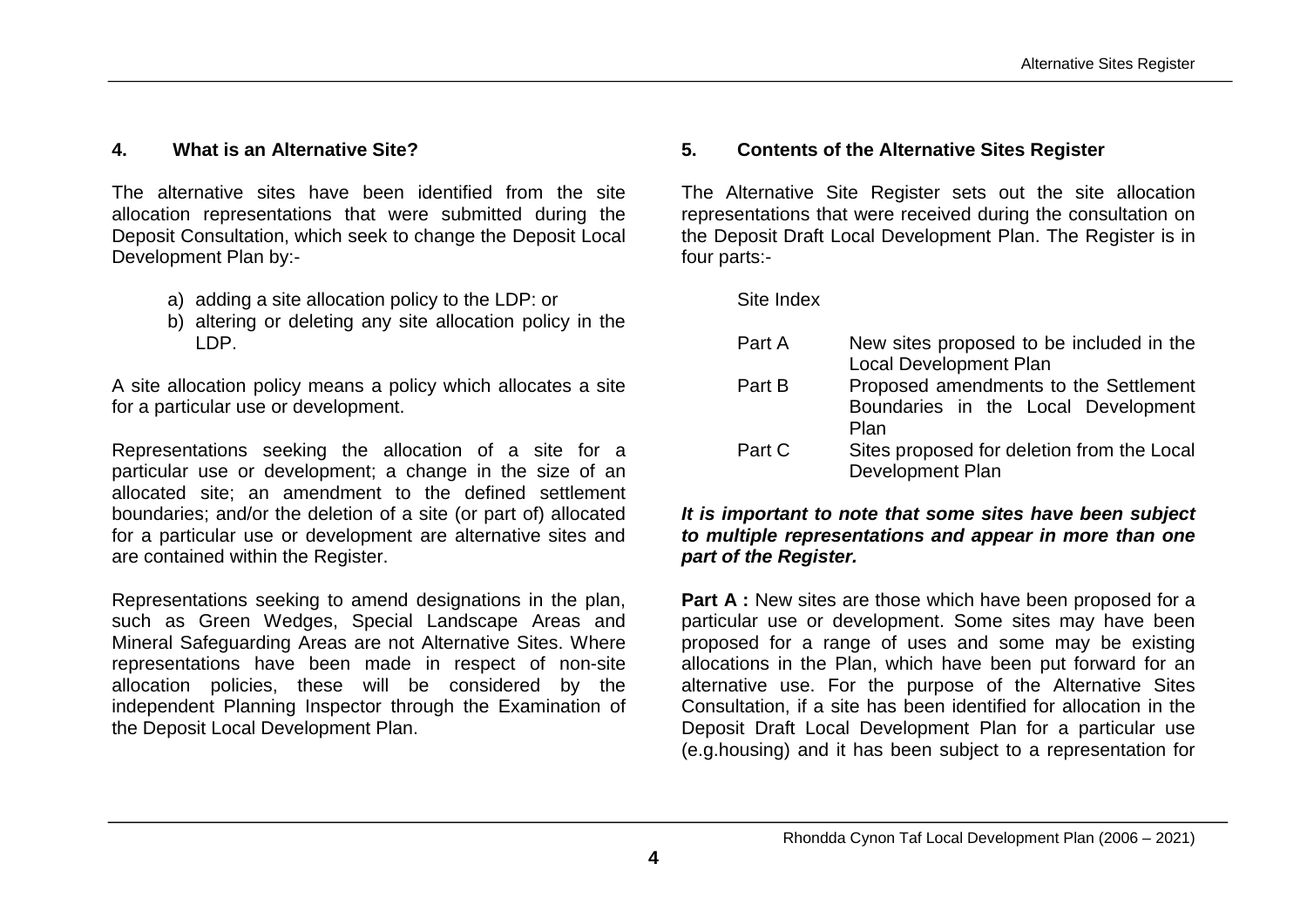an alternative use (e.g. retail), the site is considered to be a new site.

Where representations are seeking to increase the size of an allocated site in the Deposit Draft Local Development Plan through the inclusion of adjoining sites, that additional adjoining site is considered to be a new site.

Part B: Representations seeking to amend the Settlement Boundaries shown in the Deposit Draft Local Development Plan are included in Part B. Representations essentially either seek to include additional land within the settlement boundary or conversely, to exclude an area of land currently shown within the settlement boundary.

**Part C:** Representations seeking the deletion of a site allocated for a particular use in the Deposit Draft LDP are included in Part C of the register.

#### **6. Plotting of Alternative Sites**

The Council has sought to identify the Alternative Sites contained in the Register on the basis of the information submitted by those individuals and organisations that have made representations to the Deposit Draft LDP. In a limited number of cases, the quality of the information provided by those making representations has been poor. It should be noted that the Council has sought to identify the site solely on the basis of the information provided.

#### **7. Consequential Amendments to the LDP**

Where a site allocation representation is seeking the allocation a new site for a particular use or development or is seeking to amend the boundaries of a site allocated in the Plan, there may be consequential amendments required in other areas of the Plan.

For example, a site allocation representation has been submitted seeking the allocation of Jones Field, The Farm, Anywhere for residential use. The site is identified in the Deposit Draft LDP as being outside the defined settlement boundary and within an area designated as both a Green Wedge and Special Landscape Area. Were the Inspector to be of the opinion that the site should be allocated for residential use, in addition to changing the housing allocation policy in the Plan, there would in all certainty be consequential amendments required to the Settlement Boundary, Green Wedge and Special Landscape Area policies respectively.

In order to identify the potential consequential amendments that may arise following the consideration of the site allocation representations, it is advisable to check the Deposit Draft LDP document and the accompanying proposals and constraints maps.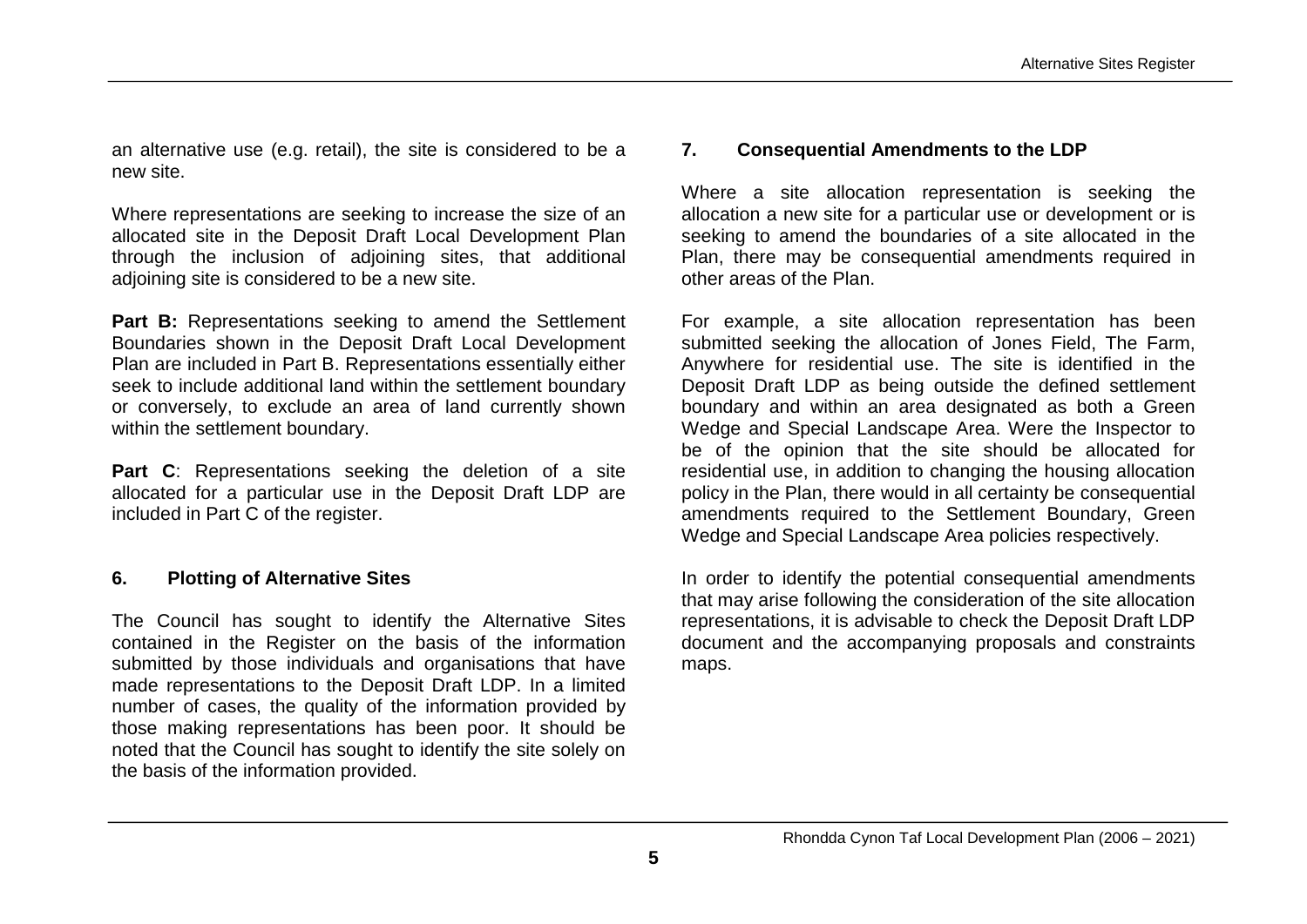#### **8. The Representations Register**

Prior to making a representation during the Alternative Sites Consultation, you may wish to view individual representations that were submitted in relation to specific sites. The **Representations Register** contains details of all the representations that were received during the consultation on the Deposit Draft Local Development Plan.

Each individual who made a representation during the consultation on the Deposit Draft Local Development Plan has been assigned a unique Representor Number. At the front of the Alternative Site Register there is a schedule, which identifies each Alternative Site and the Representor Number of those who made representations to respective sites.

To identify the representations relating to individual Alternative Sites –

- find the Alternative Site you are interested in the Alternative Site/Representor Schedule
- identify the Representor Number(s) of those who made representations in relation to the Alternative **Site**
- locate the Representor Number(s) in the Representations Register and review the relevant representation.

#### **9. What Happens Next?**

All representations received during the consultation period will be considered at an Examination in Public held by an independent Planning Inspector, who will decide on any amendments that should be made to the Deposit Plan.

It is important to note that although the Council will inform the Inspector of its views on the issues raised through this consultation, only the Inspector is able to make changes to the Plan.

#### **10. Further Advice**

If you require any further advice or assistance in respect this or other LDP documents or wish to be placed on the Council's consultation database, please contact the Development Planning Team at:

Development & Regeneration Unit, Level 5, Unit 3 Ty Pennant, Catherine Street, Pontypridd CF37 2TB

Email: LDP@rctcbc.gov.uk Telephone: 01443 495193